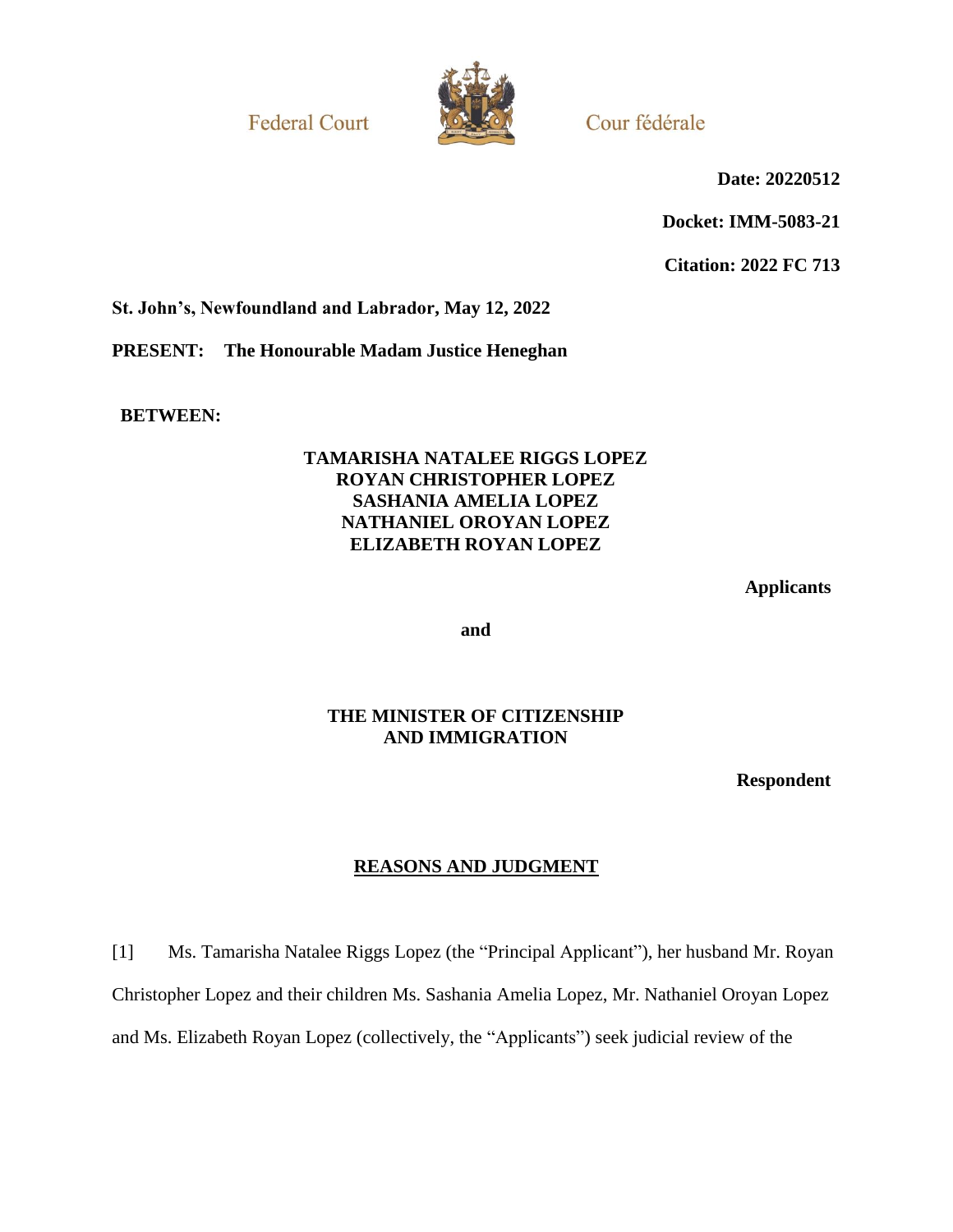decision of the Immigration and Refugee Board, Refugee Appeal Division (the "RAD"), denying their claim for refugee protection, on the basis of credibility and forward-looking risk.

[2] The Applicants are citizens of Jamaica. They claimed protection on the basis of fear of persecution from the Principal Applicant's former boyfriend.

[3] The RAD focused on a mistake in the name of the agent of persecution in the narrative signed by the Principal Applicant. The Immigration and Refugee Board, Refugee Protection Division (the "RPD") accepted that Applicants' explanation that this was an "administrative error" made by Counsel for the Applicants and that the Principal Applicant intended to use another name.

[4] The RAD decided that this error undermined the Applicants' credibility.

[5] The Applicants argue that the RAD erred in assessing their credibility and also erred in the assessment of forward-looking risk. They submit that "no threats during a five-month period…does not indicate that there will not be threats in the future."

[6] The Minister of Citizenship and Immigration (the "Respondent") submits that the RAD reasonably made a negative credibility finding, based upon the wrong identification of the agent of persecution.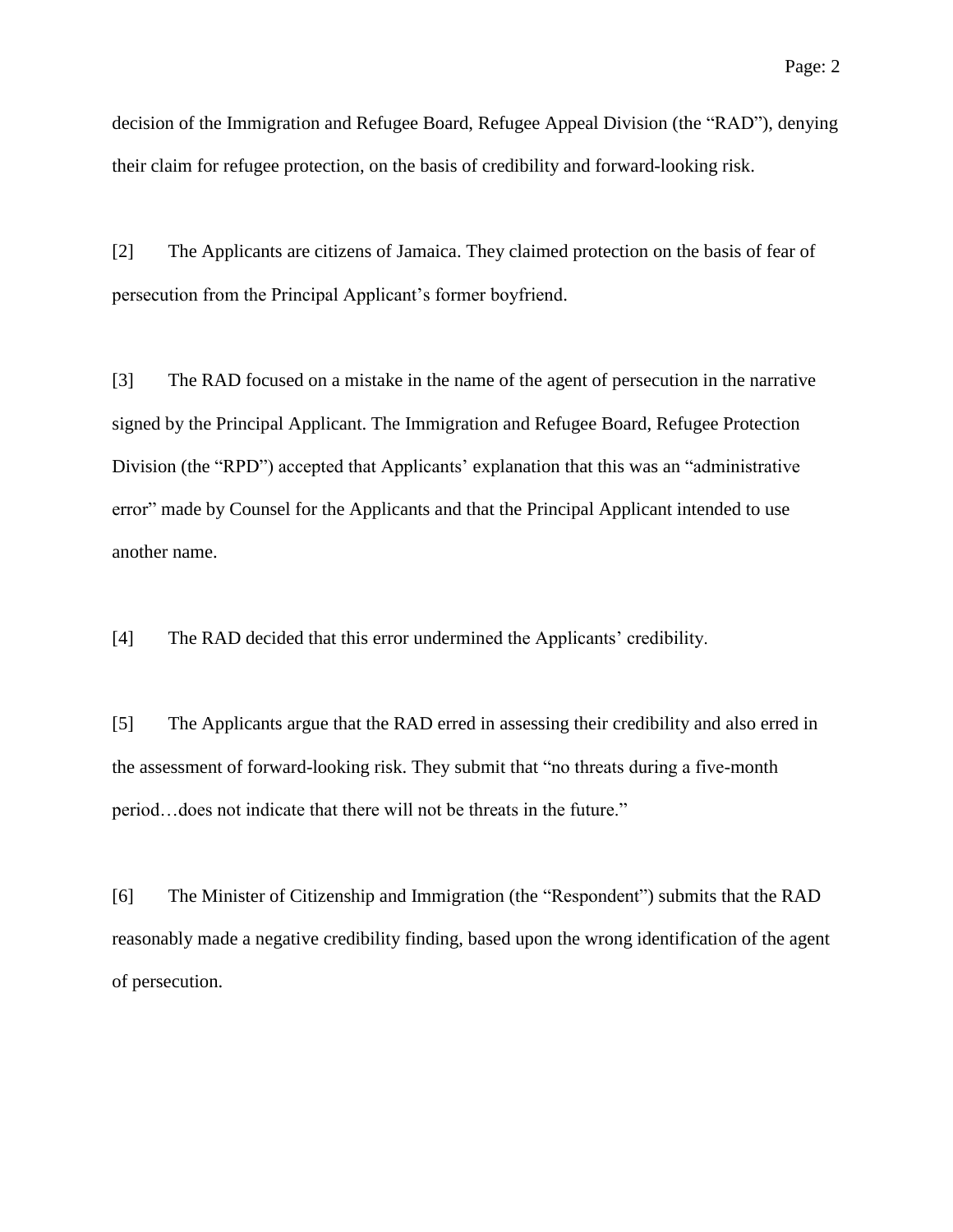[7] The decision of the RAD is reviewable upon the standard of reasonableness, following the decision in *Canada (Minister of Citizenship and Immigration) v. Vavilov* (2019), 441 D.L.R. (4th) 1 (S.C.C.).

[8] In considering reasonableness, the Court is to ask if the decision under review "bears the hallmarks of reasonableness – justification, transparency and intelligibility – and whether it is justified in relation to the relevant factual and legal constraints that bear on that decision"; see *Vavilov, supra* at paragraph 99.

[9] The RAD referenced several negative credibility findings made by the RPD. It confirmed those findings. The fact that the RPD considered the misidentification of the alleged agent of persecution to be an "administrative error" does not mean that the RPD failed to consider that fact in making negative credibility findings. Indeed, the reasons of the RPD show that the "administrative error" influenced its negative credibility findings in respect of other evidence presented by the Applicants.

[10] The RAD commented on the finding of the RPD that the misidentification of the alleged agent of persecution undermined the reliability of other parts of the Applicants' evidence. The RAD agreed with the negative findings of the RPD which were detailed in the reasons of the RPD.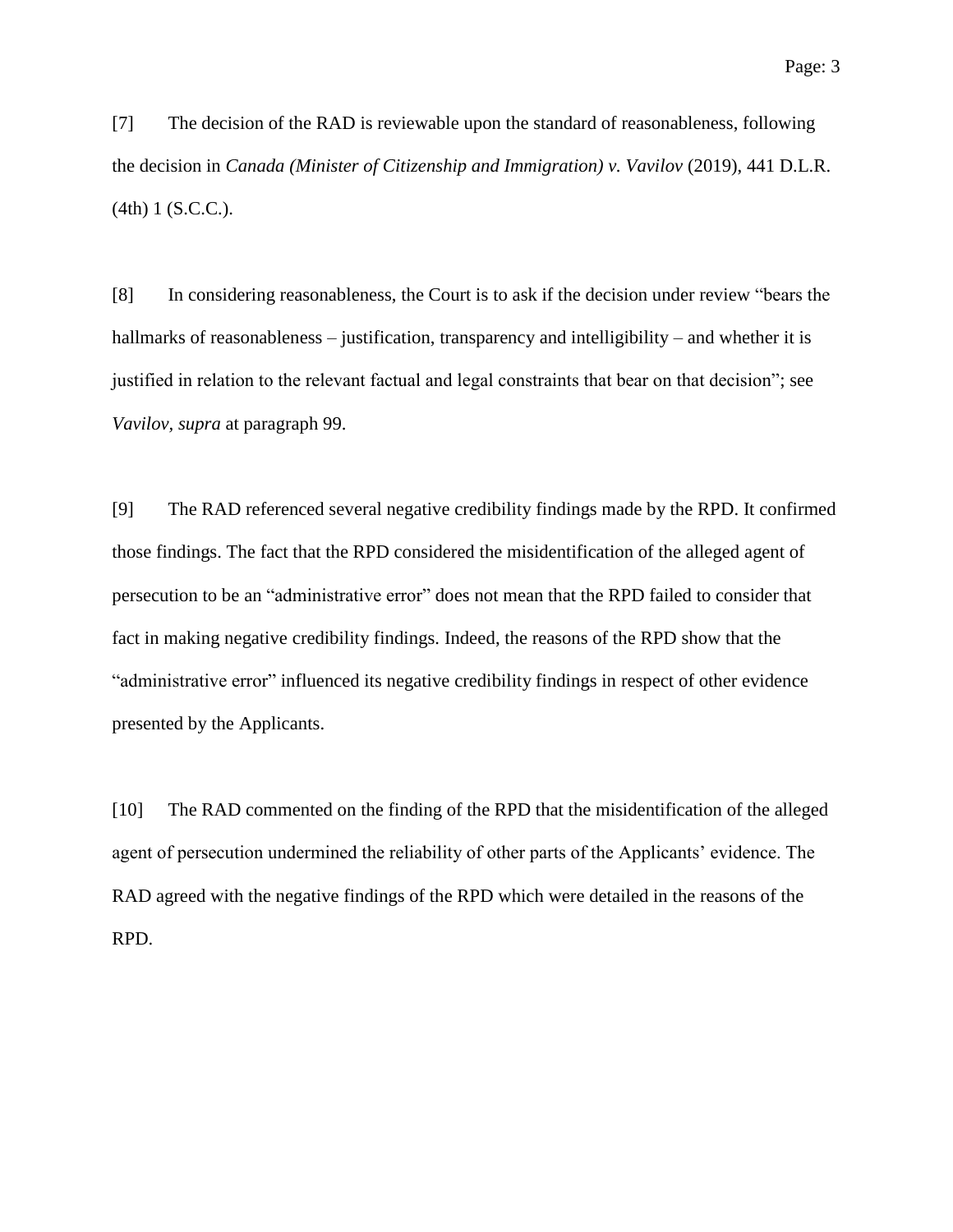[11] Considering the contents of the Certified Tribunal Record, the written and oral submissions of the parties, and the applicable standard of review, I am not persuaded that the RAD committed any reviewable error in its findings and conclusions.

[12] The decision filed at the hearing by the Applicants, that is *Thamir v. Canada (Minister of Citizenship and Immigration)*, 2005 FC 540, can be distinguished on its facts and does not support the arguments of the Applicants.

[13] In the result, the application for judicial review will be dismissed. There is no question for certification.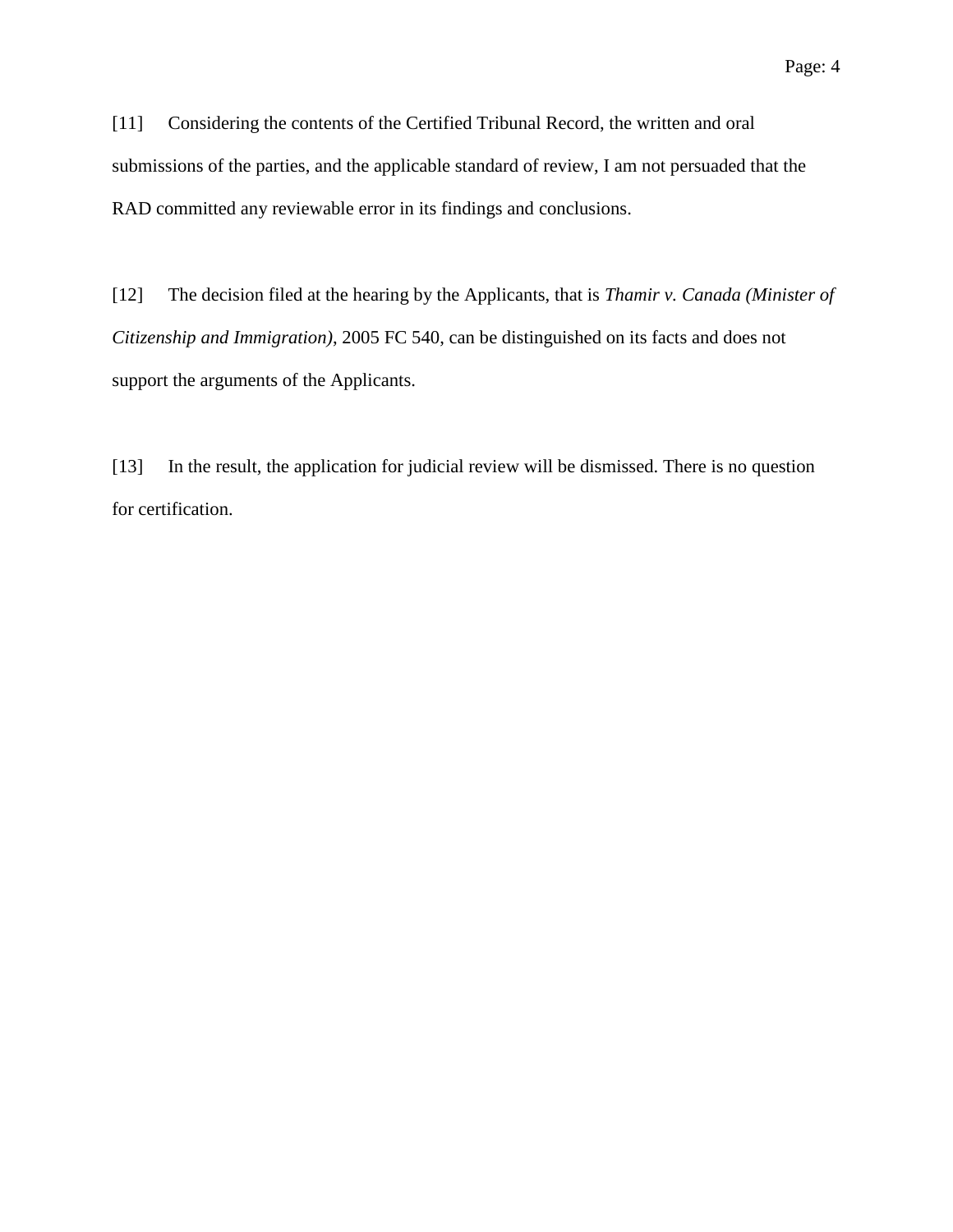# **JUDGMENT in IMM-5083-21**

**THIS COURT'S JUDGMENT is that** the application for judicial review is dismissed.

There is no question for certification.

"E. Heneghan" Judge